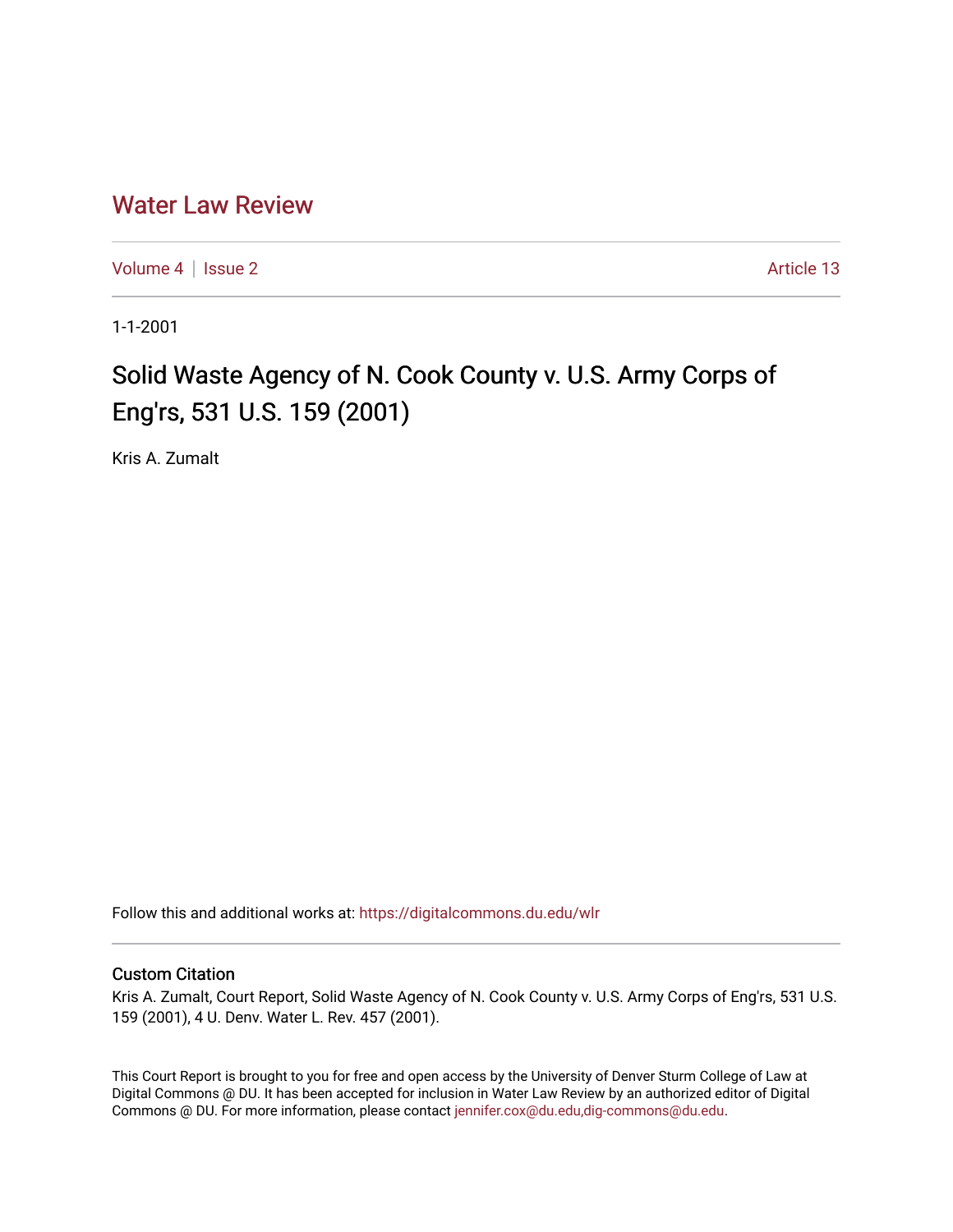## **COURT REPORTS**

#### **FEDERAL COURTS**

#### **UNITED STATES SUPREME COURT**

**Solid Waste Agency of N. Cook County v. U.S. Army Corps of Eng'rs, 531 U.S. 159 (2001) (holding the Army Corp of** Engineers' ("Corps") regulation defining "navigable waters" to include intrastate waters, as clarified and applied to the petitioners' landfill site, pursuant to the Migratory Bird Rule, exceeded the authority granted to the Corps under section 404(a) of the Clean Water Act).

The Solid Waste Agency of Northern Cook County ("SWANCC"), a consortium of twenty-three suburban Chicago municipalities, selected for their baled nonhazardous waste disposal an abandoned sand and gravel pit mining site. The site included excavation trenches that had evolved into scattered permanent and seasonal ponds. Since the project would involve filling these ponds, SWANCC contacted the United States Corps of Engineers ("Corps") to determine if section 404(a) of the Clean Water Act ("CWA") required it to obtain a federal landfill permit.

Section 404(a) authorizes the Corps to regulate the discharge of fill into "navigable waters," which the statute defines as "the waters of the United States, including the territorial seas." The Corps promulgated 33 C.F.R. section  $328.3(a)(3)$  ("the regulation"), which defined "navigable waters" to include intrastate waters, the use or destruction of which could affect interstate or foreign commerce. Applying the regulation, the Corps initially concluded that it had no jurisdiction over the site.

However, after the Illinois Nature Preserves Commission informed the Corps of reported observations of migratory bird species at the site, the Corps reconsidered and ultimately asserted jurisdiction over the balefill site under the Migratory Bird Rule. In relevant part, the Migratory Bird Rule states that section 404(a) extends to intrastate waters "which are or could be used by migratory birds that cross state lines." In November 1987, the Corps formally determined that the seasonally ponded, abandoned gravel mining depressions located on the SWANCC project site, while not wetlands, did qualify as "waters of the United States" under the CWA because: (1) the proposed area was an abandoned mining site; (2) the water areas and spoil piles had developed a natural character; and (3) migratory birds which cross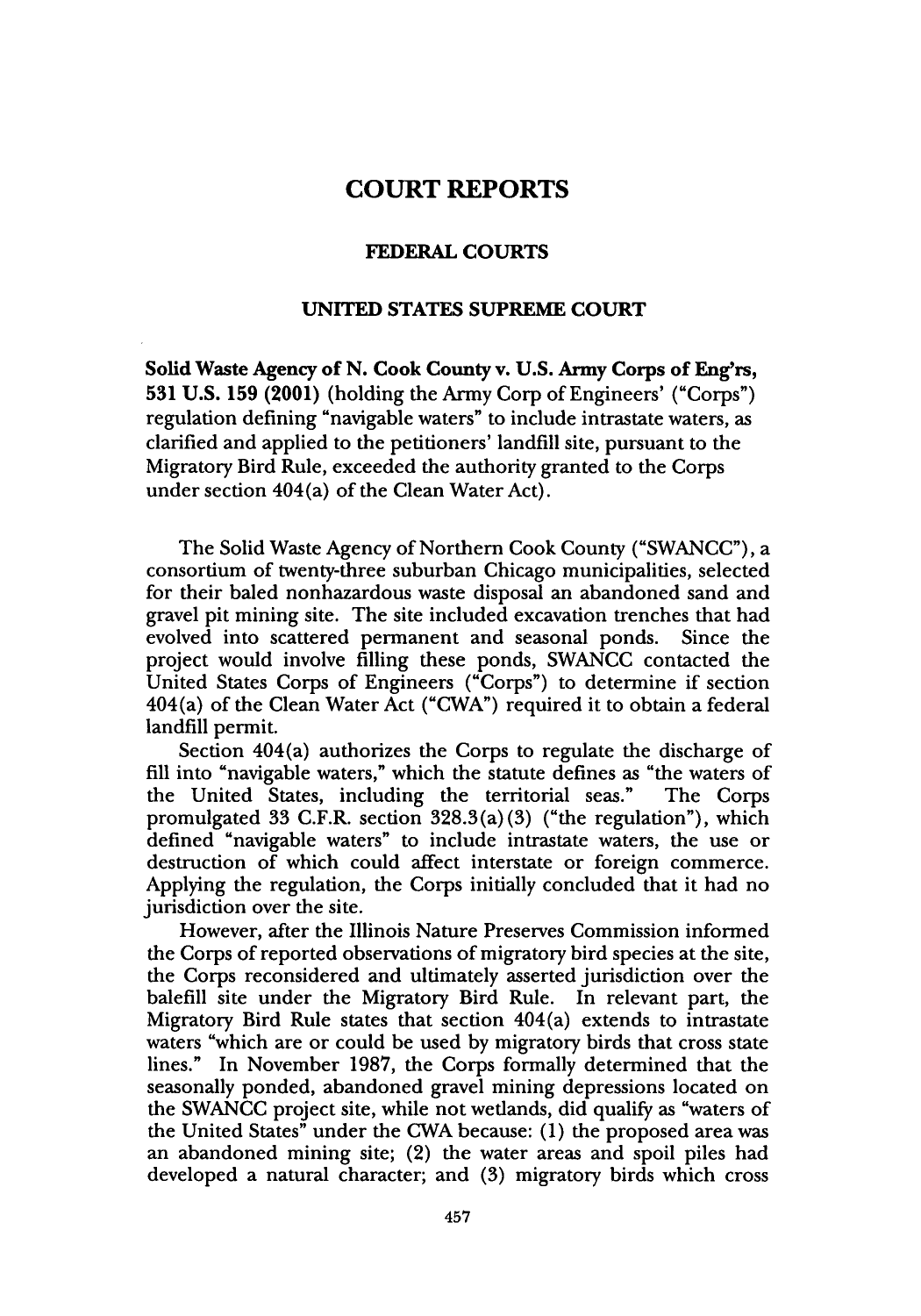state lines used the water areas as habitat.

Although SWANCC secured the required water quality certification from the Illinois Environmental Protection Agency, the Corps refused to issue a section 404(a) permit. The Corps denied the permit on three grounds. First, the Corps found SWANCC had failed to establish that its proposal was the least environmentally damaging, most practicable alternative for disposal of nonhazardous waste. Second, SWANCC's failure to set aside sufficient funds to remediate leaks posed an unacceptable threat to the public's drinking water supply. Finally, the Corps found that the impact of the project upon areasensitive species was unmitigatable since a landfill surface could not be redeveloped into a forested habitat.

SWANCC filed suit under the Administrative Procedure Act in the Northern District of Illinois challenging both the Corps' jurisdiction over the site and the merits of its denial of the section  $404(a)$  permit. The district court granted summary judgment to the federal respondents on the jurisdictional issue, and SWANCC abandoned its challenge to the Corps' permit decision. On appeal to the Seventh Circuit, SWANCC renewed its attack on the Corps' use of the Migratory Bird Rule to assert jurisdiction over the site. The appellate court held that under the "cumulative impact doctrine," Congress had the authority to regulate such waters. The court reasoned that the cumulative effect on interstate commerce of the destruction of migratory bird habitat was substantial because millions of Americans annually spend over a billion dollars to hunt and observe migratory birds. Furthermore, the appellate court held the CWA reached as many waters as the Commerce Clause allows, and thus, the Migratory Bird Rule was a reasonable interpretation of the CWA. SWANCC appealed to the United States Supreme Court. The Court granted certiorari and reversed.

The Supreme Court found the Corps had interpreted section 404(a) to cover the abandoned gravel pit at issue because migratory birds use it as habitat. The Court concluded the CWA does not fairly support the Migratory Bird Rule in this case. The Court explained that it previously held in *United States v. Riverside Bayview Homes, Inc.* that the Corps had section 404(a) jurisdiction over wetlands that actually abutted a navigable waterway. Unlike the wetlands in *Riverside,* the Court found the ponds on the SWANCC site were not adjacent to an open waterway. Thus, the Court found *Riverside* inapplicable.

Next, the Court turned to the text and legislative history of the CWA. The Court found the Corps' original interpretation of the CWA inconsistent with its current one. Specifically, the Court noted that the Corps' 1974 regulations defined section 404(a)'s "navigable waters" to mean those waters of the United States, which are subject to the ebb and flow of the tide, and have been, presently are, or may in the future be susceptible to use for interstate or foreign commerce. However, the Corps argued that three years later, Congress approved an expanded definition of "navigable waters." The Corps asserted that, in July 1977, it adopted a regulation that defined waters of the United States to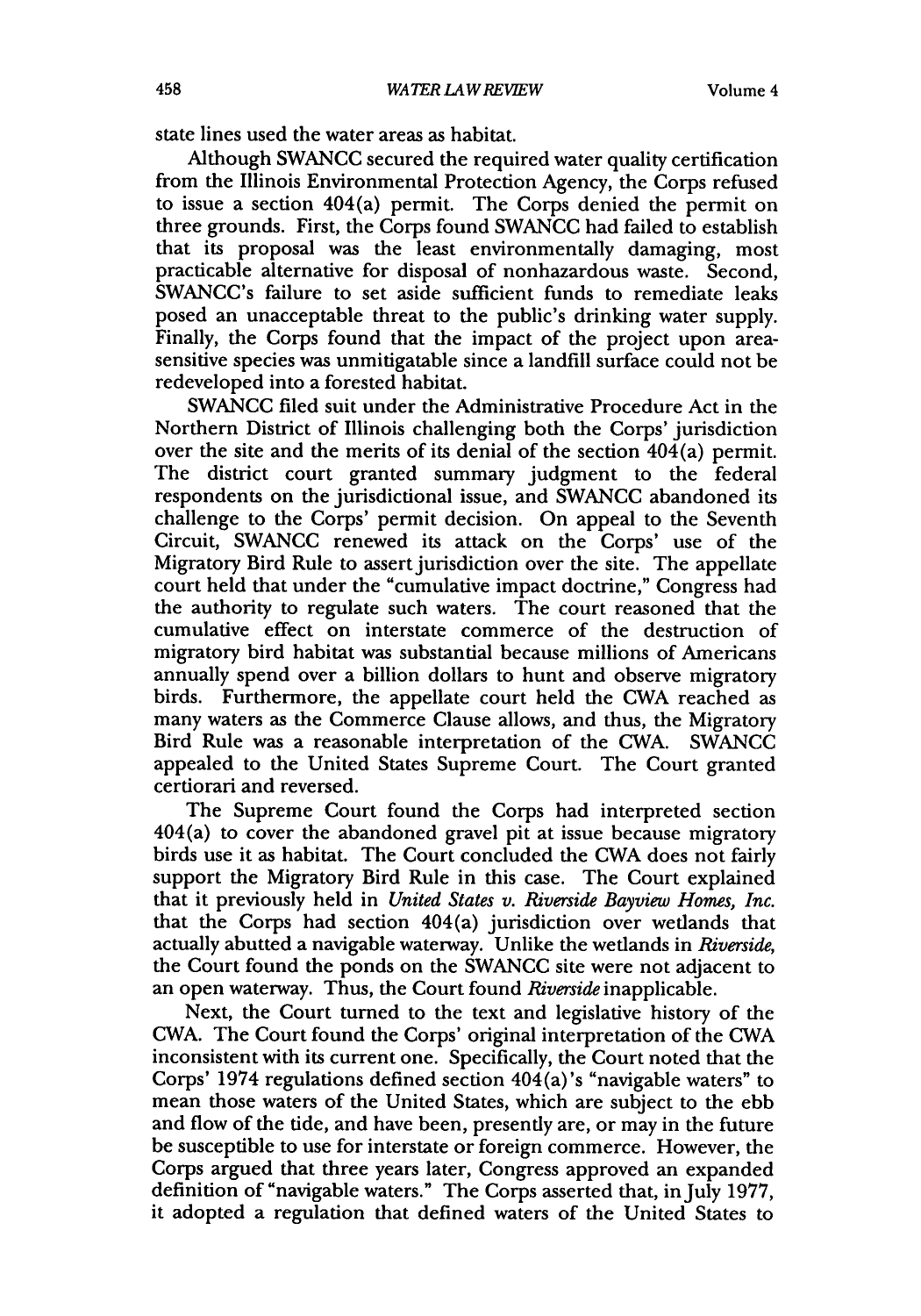include isolated, intrastate, nonnavigable waters that are not part of a tributary system to interstate waters or to navigable waters of the United States, the degradation or destruction of which could affect interstate commerce. The Corps contended that Congress's failure to pass a proposed house bill overturning the Corps' 1977 legislation, which extended its jurisdiction in CWA section  $404(g)$  to waters "other than traditional navigable waters," indicated congressional traditional navigable waters," indicated acquiescence to the Corps' interpretation of the CWA.

The Court found this argument unpersuasive. The Court reasoned that Congress could propose a bill for any number of reasons, and similarly, Congress could reject the same on just as many grounds. Furthermore, the Court found the relationship between the actions or inactions of the 1977 Congress and the intent of the 1974 Congress in passing section 404(a) too attenuated. Accordingly, the Court concluded the Corps failed to make the necessary showing that the failure of the 1977 house bill demonstrated Congress's acquiescence to the Corps' 1977 regulation or the Migratory Bird Rule.

The Court also found section  $404(g)$  unenlightening. After reviewing section  $404(g)$ 's language, the Court stated the text gave no indication of what the "other than traditional waters" might be. Thus, the Court concluded that section 404(g) failed to conclusively determine the construction a court should place on the term "waters" defined elsewhere in the CWA.

Finally, the Corps contended the Court should give deference to the Migratory Bird Rule, since Congress did not address the precise scope of section  $404(a)$  with regard to nonnavigable, isolated, intrastate waters. The Court explained that where an otherwise acceptable construction of a statute would raise serious constitutional problems, the Court would construe the statue to avoid such problems, unless such construction is plainly contrary to the intent of Congress. The Court reasoned that allowing the Corps to extend federal jurisdiction over ponds falling within the Migratory Bird Rule would seriously impinge the states' traditional and primary power over land and water use. Finding no express congressional intent for section 404(a) to reach abandoned sand and gravel pits, the Court declined to extend administrative deference.

The Court reversed and held the CWA did not permit the Corps to extend its section 404(a) jurisdiction over "navigable waters" to isolated ponds, some only seasonal, wholly located within two Illinois counties, because they serve as habitat for migratory birds.

Four justices dissented from the majority opinion. The dissenting opinion stated that power to regulate commerce among the several states includes the power to preserve natural resources that generate such commerce. The dissent found migratory birds, and the waters on which they rely, were such resources. Furthermore, the dissent explained that the protection of migratory birds was a well-established federal responsibility. Therefore, the dissent found no merit in SWANCC's constitutional argument and would have affirmed the